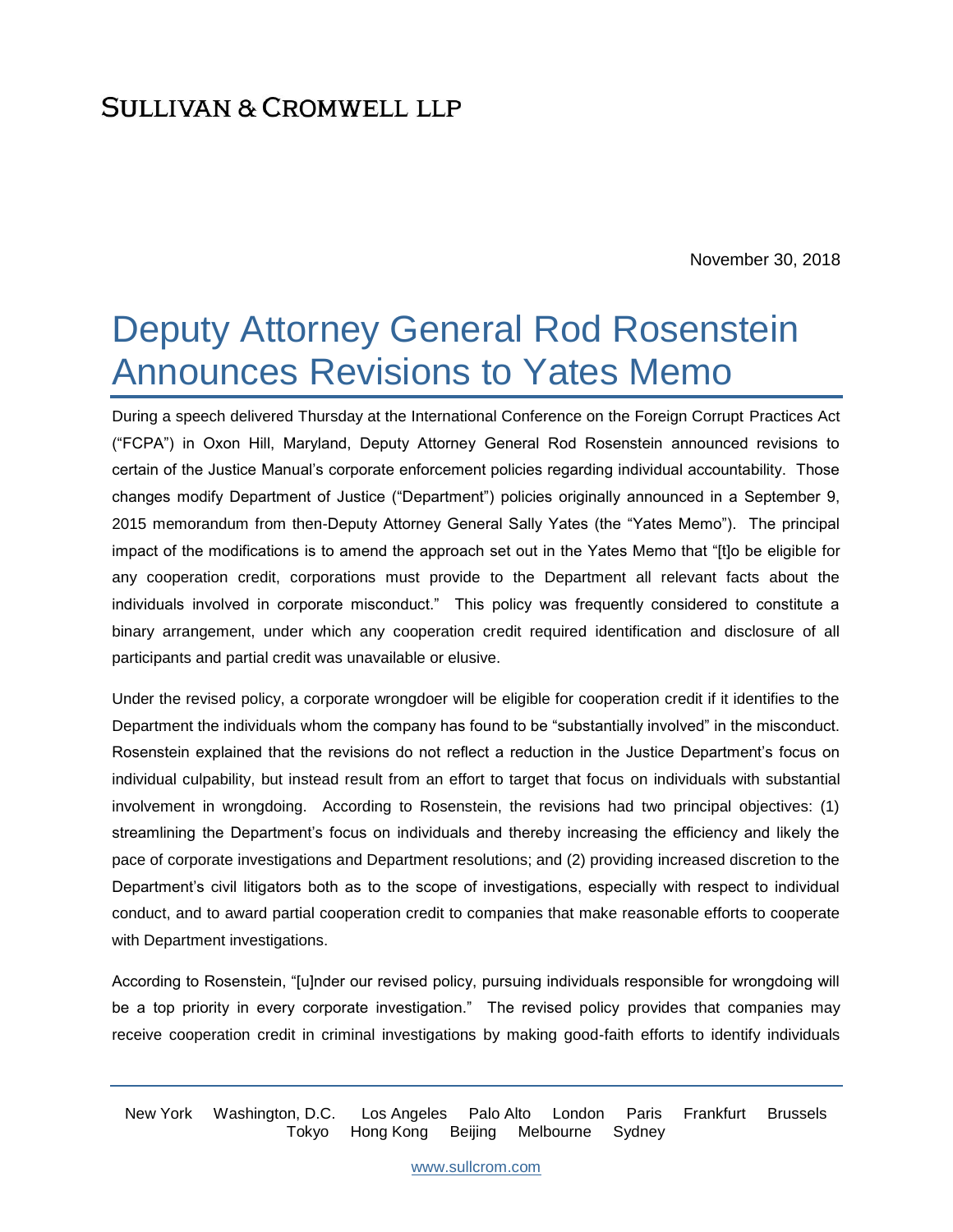who were substantially involved in the criminal conduct, even if, despite those good-faith efforts, a company is unable to identify *all* relevant individuals or provide complete factual information. As set forth in the revised Justice Manual, "[t]here may be circumstances where, despite its best efforts to conduct a thorough investigation, a company genuinely cannot get access to certain evidence or is legally prohibited from disclosing it to the government. Under such circumstances, the company seeking cooperation will bear the burden of explaining the restrictions it is facing to the prosecutor." Moreover, according to Rosenstein, investigations should not be delayed "merely to collect information about individuals whose involvement was not substantial, and who are not likely to be prosecuted." As a result, companies should not be required to locate and report to the government "every person involved in alleged misconduct in any way, regardless of their role," in order to receive cooperation credit.

Further, under the revised policy, corporate cooperation credit in civil investigations is not an "all-ornothing" question. The revised policy seeks to restore discretion to civil litigators to provide partial cooperation credit when a company "meaningfully assist[s]" in the government's investigation. In civil cases, the Department will no longer require companies to identify all individual wrongdoers. Rather, according to Rosenstein, the "most important aspect" of the policy "is that a company must identify all wrongdoing by senior officials" in order to earn any credit for cooperation, and must "identify every individual person who was substantially involved in or responsible for the misconduct" to earn maximum credit.

The revised policy also enhances civil attorneys' discretion in two other key ways: (1) civil attorneys may, in corporate resolutions, negotiate civil releases for individuals who do not warrant additional investigation, and (2) civil attorneys may consider an individual's ability to pay when deciding whether to pursue a civil judgment. According to Rosenstein, these changes are intended to allow civil attorneys to focus their resources on pursuing substantial wrongdoers and increase the likelihood of recovery for civil fines and penalties.

The modified policy is intended to provide more flexibility and expedition in conducting criminal investigations and negotiating their resolutions. It remains to be seen how the new policy will be implemented in practice and the effects that the policy will have on the scope, pace and outcomes of corporate and Department investigations. In that regard, it is notable that Rosenstein did not indicate in his speech how the revised policy accords with the requirement set out in Section 3.a. of the Department's FCPA Corporate Enforcement Policy (included as Section 9-45.120 of the U.S. Attorneys Manual) that "[t]he company disclose[] all relevant facts known to it, including all relevant facts about all individuals involved in the violation of law." It is clear, however, that Rosenstein's remarks in announcing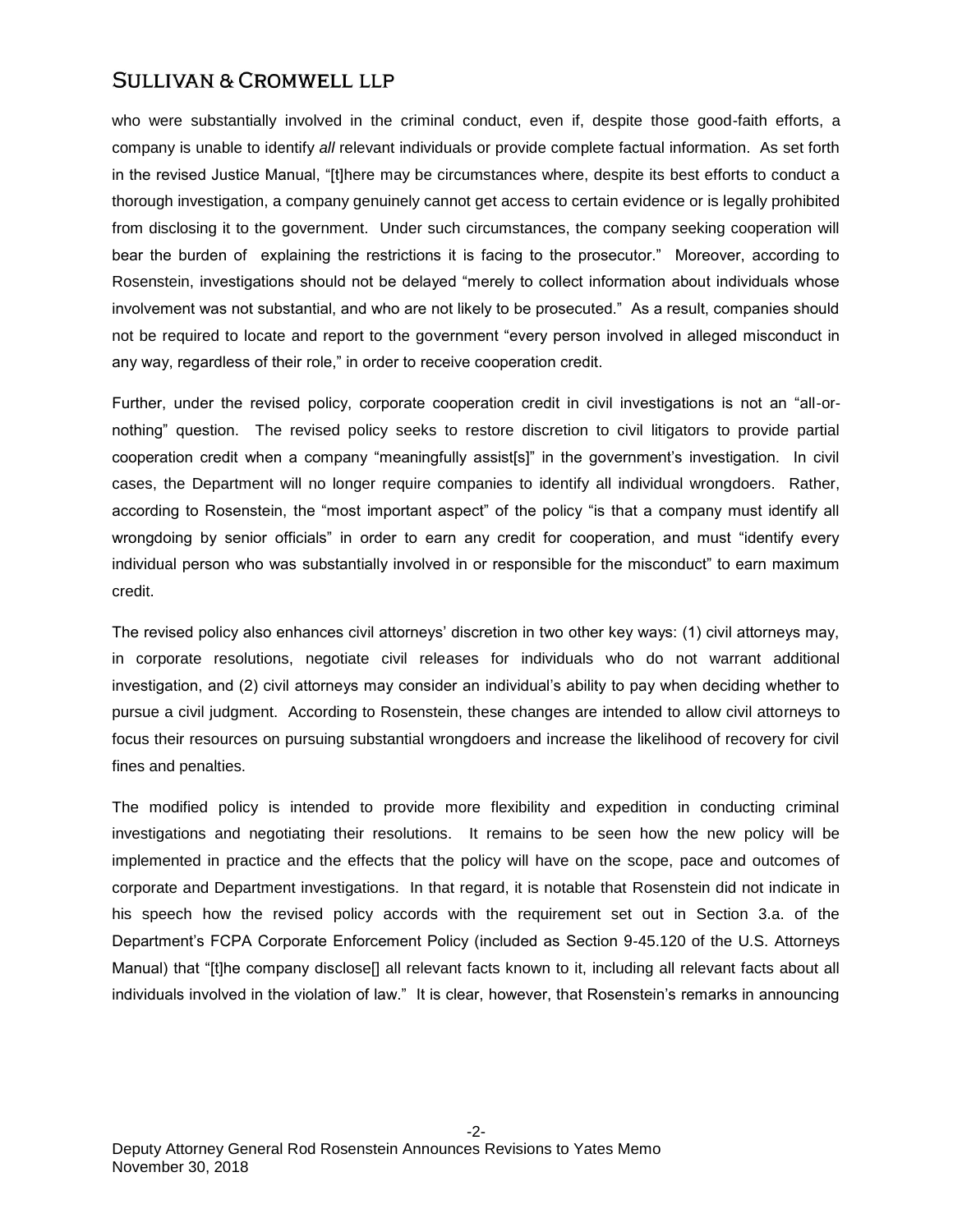the new policies and corresponding changes to the Justice Manual confirm that although the Department is seeking to provide greater flexibility to prosecutors in corporate investigations, the prosecution of culpable individuals in such cases remains a top priority.

 $\star$   $\star$   $\star$ 

Copyright © Sullivan & Cromwell LLP 2018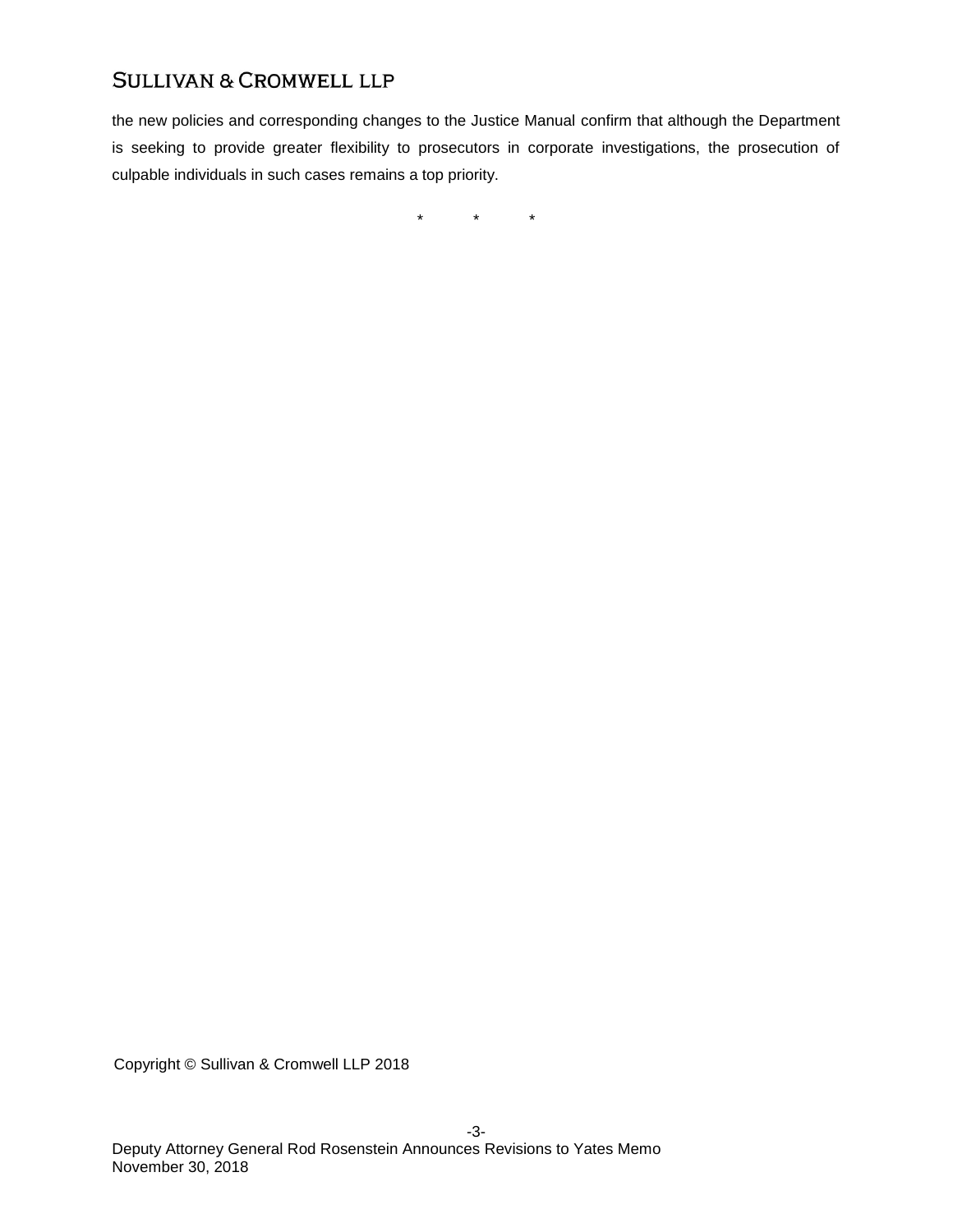#### **ABOUT SULLIVAN & CROMWELL LLP**

Sullivan & Cromwell LLP is a global law firm that advises on major domestic and cross-border M&A, finance, corporate and real estate transactions, significant litigation and corporate investigations, and complex restructuring, regulatory, tax and estate planning matters. Founded in 1879, Sullivan & Cromwell LLP has more than 875 lawyers on four continents, with four offices in the United States, including its headquarters in New York, four offices in Europe, two in Australia and three in Asia.

#### **CONTACTING SULLIVAN & CROMWELL LLP**

This publication is provided by Sullivan & Cromwell LLP as a service to clients and colleagues. The information contained in this publication should not be construed as legal advice. Questions regarding the matters discussed in this publication may be directed to any of our lawyers listed below, or to any other Sullivan & Cromwell LLP lawyer with whom you have consulted in the past on similar matters. If you have not received this publication directly from us, you may obtain a copy of any past or future publications by sending an e-mail to [SCPublications@sullcrom.com.](mailto:SCPublications@sullcrom.com)

#### **CONTACTS**

| <b>New York</b>              |                 |                           |  |
|------------------------------|-----------------|---------------------------|--|
| Nicolas Bourtin              | +1-212-558-3920 | bourtinn@sullcrom.com     |  |
| David H. Braff               | +1-212-558-4705 | braffd@sullcrom.com       |  |
| Justin J. DeCamp             | +1-212-558-1688 | decampj@sullcrom.com      |  |
| <b>Theodore Edelman</b>      | +1-212-558-3436 | edelmant@sullcrom.com     |  |
| Nicole Friedlander           | +1-212-558-4332 | friedlandern@sullcrom.com |  |
| Robert J. Giuffra Jr.        | +1-212-558-3121 | giuffrar@sullcrom.com     |  |
| Kathleen S. McArthur         | +1-212-558-4321 | mcarthurk@sullcrom.com    |  |
| Sharon L. Nelles             | +1-212-558-4976 | nelless@sullcrom.com      |  |
| Richard C. Pepperman II      | +1-212-558-3493 | peppermanr@sullcrom.com   |  |
| Matthew J. Porpora           | +1-212-558-4028 | porporam@sullcrom.com     |  |
| Kenneth M. Raisler           | +1-212-558-4675 | raislerk@sullcrom.com     |  |
| Jeffrey T. Scott             | +1-212-558-3082 | scottj@sullcrom.com       |  |
| Samuel W. Seymour            | +1-212-558-3156 | seymours@sullcrom.com     |  |
| Alexander J. Willscher       | +1-212-558-4104 | willschera@sullcrom.com   |  |
| <b>Washington, D.C.</b>      |                 |                           |  |
| Julia M. Jordan              | +1-202-956-7535 | jordanjm@sullcrom.com     |  |
| Aisling O'Shea               | +1-202-956-7595 | osheaa@sullcrom.com       |  |
| Christopher Michael Viapiano | +1-202-956-6985 | viapianoc@sullcrom.com    |  |
| <b>Los Angeles</b>           |                 |                           |  |
| Robert A. Sacks              | +1-310-712-6640 | sacksr@sullcrom.com       |  |